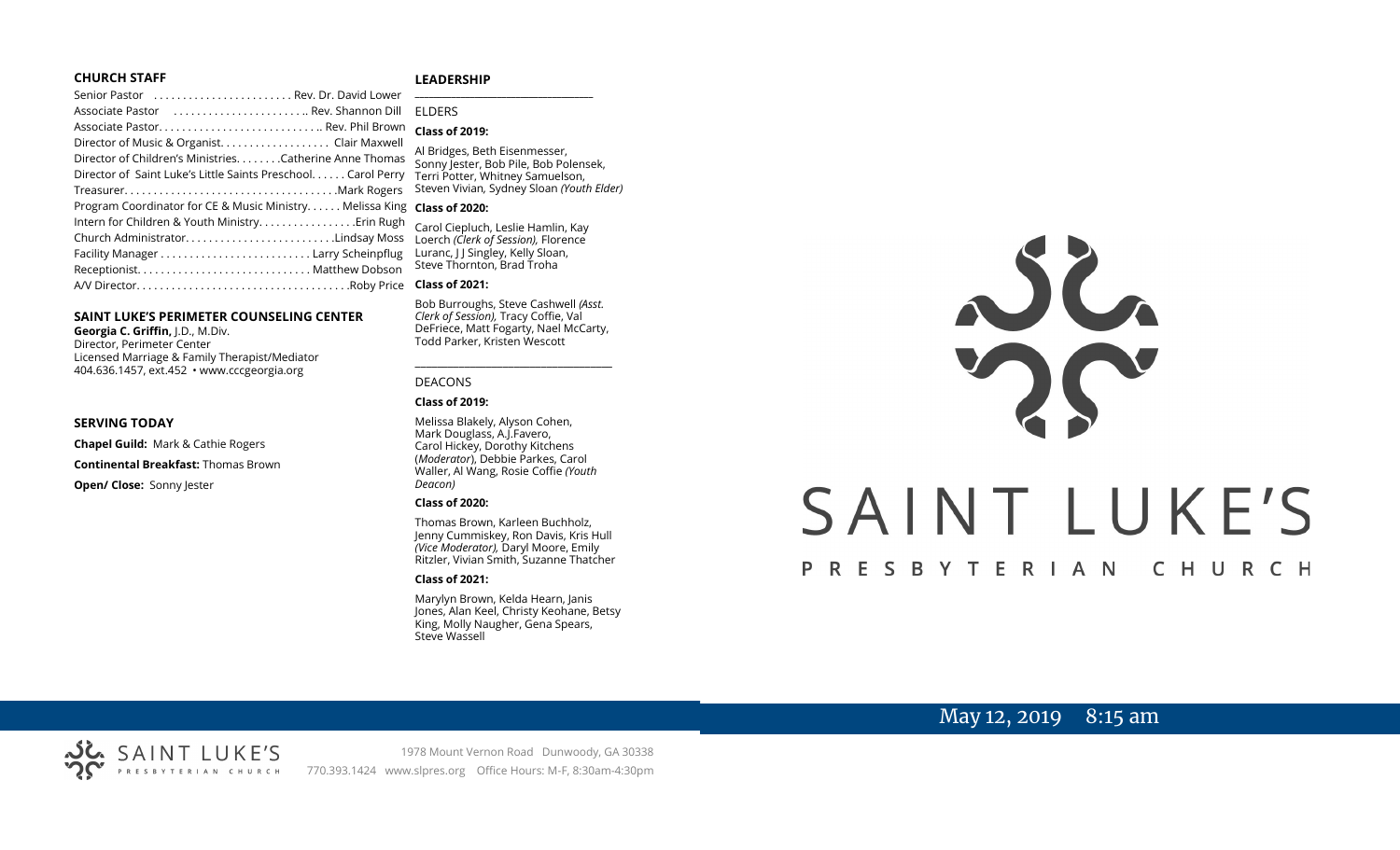

1978 Mount Vernon Road • Dunwoody, Georgia 30338 770.393.1424 • www.slpres.org

# **May 12, 2019**

4th Sunday of Easter

#### **Liturgical Color:** White

*Liturgical colors can orient us to the season of the church year and help to engage the sense of sight in worship. White is used for special days or seasons for the redemptive work of Jesus, such as Christmas and Easter.*

## **SUNDAY SCHEDULE**

8:15am Chapel Communion Service 9:15am Sunday School 10:30am Sanctuary Worship Service *Nursery available at all services and Sunday School.* 

# MISSION

Responding to God's call and empowered by the Holy Spirit, we invite all to join us in knowing, serving, and sharing Jesus Christ here and around the world.

# VISION

To be a beacon of faith, hope, and love– every member an active disciple in Christ's ministry.

# **WELCOME, GUESTS!**

**DURING** the Welcome, please print the requested information on the Friendship Pad and pass the Friendship Pad down the pew.

**AFTER** the worship service, please join us outside the Chapel where our Pastors will be available to answer questions and provide you with a loaf of freshly-baked bread.

**FOR MORE** information about our programs, ministries or membership, please contact one of our Pastors at 770.393.1424, or visit our website: slpres.org.

### **THAT ALL MAY WORSHIP**

**ASSISTIVE** hearing devices, large print hymnals, large print bulletins and back cushions are available. Please contact an usher for further assistance.

**CHILDREN** are a precious part of our church family, and we welcome them in worship. Worship activity sheets and tactile activities are available on the table just outside the Chapel doors. For your convenience, there is a Family Restroom located in the administrative office's hallway, on the first floor, near the main lobby.



For information on all activities and events at Saint Luke's, please go to slpres.org.

**SAINT LUKE'S LITTLE SAINTS PRESCHOOL & KINDERGARTEN SUMMER CAMP—** Join us for two weeks of summer camp fun: Arctic Blast, May 28 – May 31 and Diggin' for Dinosaurs, June 3 – 6. Camp is from 9 am – 1 pm and \$165 per week. Please contact Carol Perry, [carolperry@slpres.org](mailto:carolperry@slpres.org) 770.393.1424 x240 for more information or check out the brochure at [www.slpres.org](http://www.slpres.org)

**2019 HABITAT HOUSE—** The work continues for three more Saturdays with a jump over Memorial Day weekend. We need 15 volunteers for each work day! For more details or to volunteer, go to slpres.org.

#### **2019 VBS: SEEKING SAFARI LEADERS—**

We're not LION! We NEED VBS volunteers! Go to the Volunteer tab at slpres.org to view all the various volunteer opportunities! Contact Stephanie McGoldrick, tsmcgoldrick@gmail.com, with questions.

#### **FLORIDA PANHANDLE REBUILD TRIP, JULY**

**15-17—** Saint Luke's has the opportunity to partner with Hope Panhandle, Inc., to help reach out to those who continue to need assistance rebuilding their homes and lives after Hurricane Michael made landfall six months ago. For more information, visit slpres.org or contact Shannon Dill, shannondill@slpres.org.

**NEW MEMBER INQUIRER'S CLASS**— If you are interested in learning more about Saint Luke's, the Presbyterian faith tradition, and what it means to be a member of this wonderful church, please join senior pastor David Lower for a New Member Inquirer's Class on **May 12 and 19 at 9:15 am** in the Session Room (room 109). New members will be welcomed during the 10:30 am service on **Sunday, May 19.** Child care provided during classes. Contact David Lower with questions: davidlower@slpres.org / 770.393.1424, ext. 223.

**OWLS SAVE THE DATE: MAY 28 —** Please join the Older, Wiser, and Loving Seniors (OWLS) at Pernoshal Park at 11:30 am for bar-b-que catered by our own Jon Ray. This will be our last gathering before we break for summer. Questions? Contact Nancy Self at nself@comcast.net. RSVP on the sign up sheet in the lobby.

#### **COLLEGE SCHOLARSHIP WINNER—**Each

year, a \$2,500 scholarship is awarded to a Saint Luke's college bound high school senior. The scholarship is funded by an anonymous donor and one recipient is selected by the College Scholarship Committee after prayerful consideration and a detailed review of all applications. The 2019 winner is Farrah McIntosh. We congratulate Farrah and all Saint Luke's college bound seniors. Saint Luke's is blessed to have so many who have achieved scholastic excellence and who give so much to our community and church.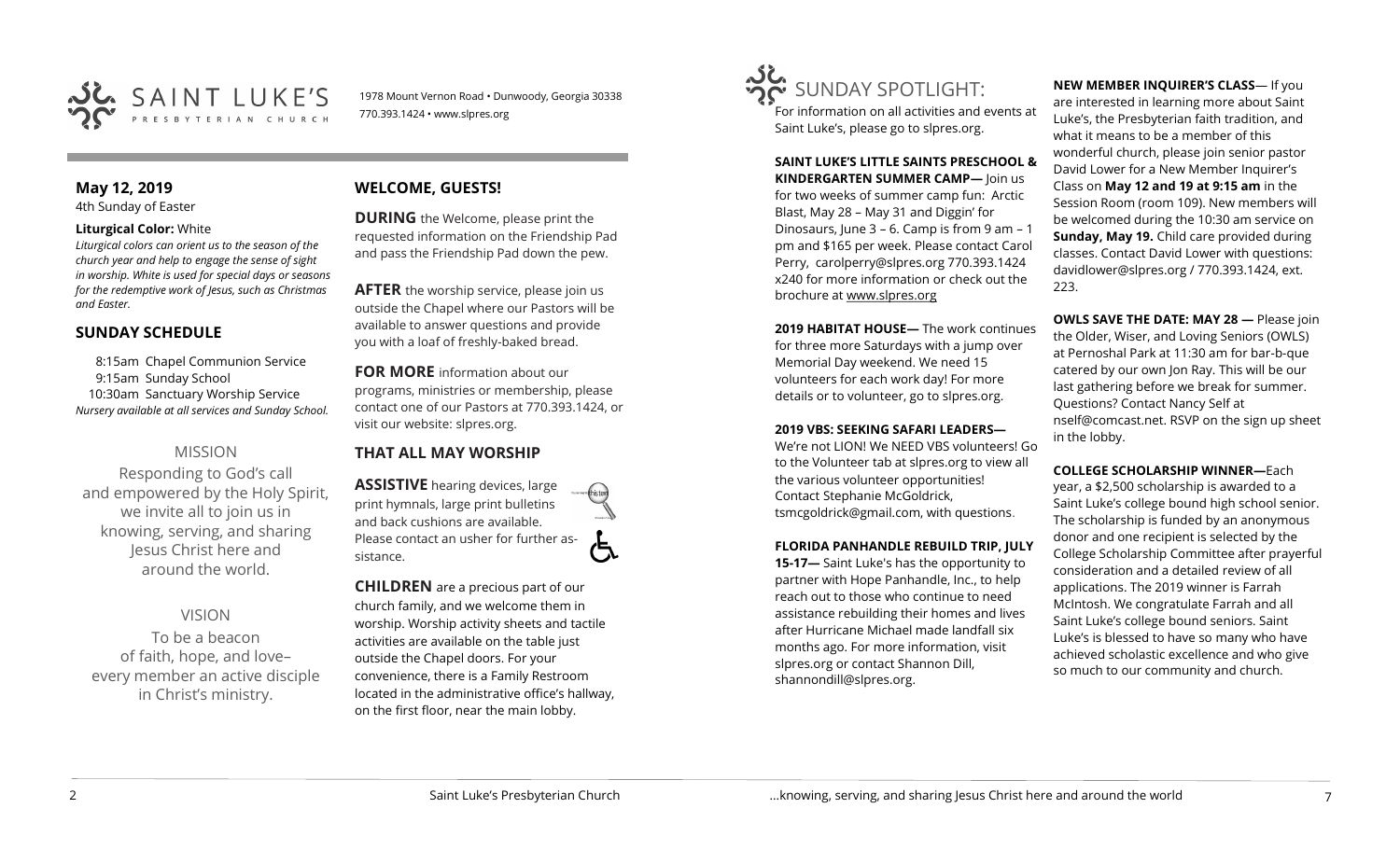## **In Preparation for Worship**

"The wise speak because they have something to say; fools because they have to say something. " - *Plato*   $\overline{a}$ 

l

**Prelude** With High Delight Let Us Unite *arr. Ernst Pepping*

### **Welcome and Announcements**

### **Call to Worship\***

Leader: Alleluia! Christ is Risen! **People: Christ is risen indeed!** Leader: Sin and death have been outdone by love and life! **People: The brilliant light of hope has come to shine forever!** Leader: Come let us worship and celebrate the Good News! **People: Alleluia! Christ is risen! Thanks be to God!**

#### **Opening Hymn #260\*** Alleluia! Sing to Jesus

# **Call to Confession\***

Leader: The Lord be with you. **People: And also with you.**  Leader: Let us pray.

# **Prayer of Confession\***

Leader: The Lord be with you. **People: And also with you.** Leader: Let us pray...

**Jesus, our risen Lord, in our weakness, you call us. In our confusion, you teach us. In our troubles, you offer us peace. Meet us now as we come to hear your word. We confess that we fall short of embodying the grace and peace you have shown to us. Trusting in your love, we turn again to you, asking for your mercy and forgiveness, asking for a new and strengthened heart...** *(silence is kept for personal reflection...)*

Leader: Lord, in your mercy. **People: Hear our prayer. Amen.**

# **Assurance of Forgiveness\***